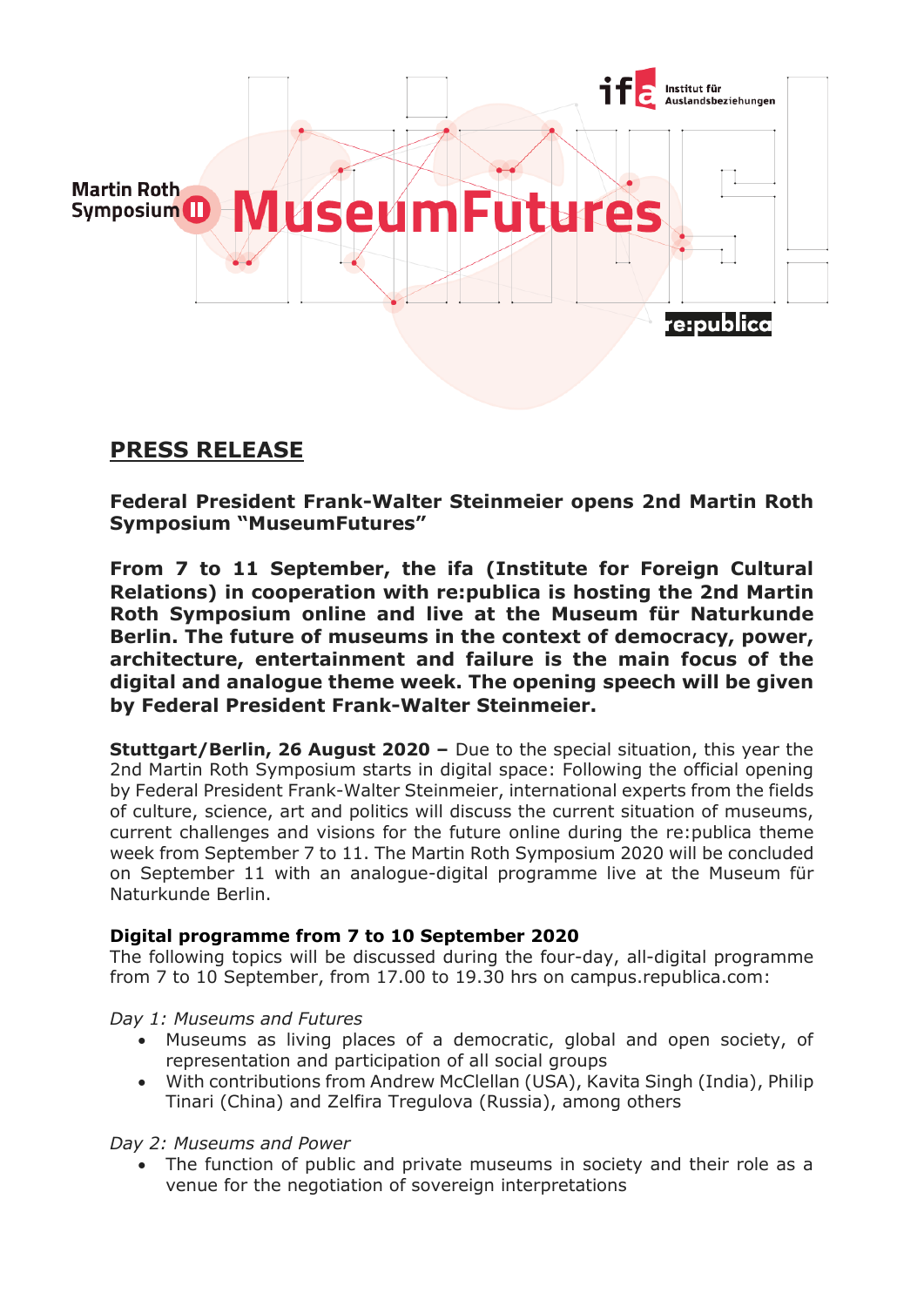With contributions from Hartmut Dorgerloh (Germany), Elvira Espejo (Bolivia), Julia Grosse & Yvette Mutumba (Germany) and Rooksana Omar (South Africa), among others

### *Day 3: Museums and Entertainment*

- Accessibility, interaction, enjoyment, new tools and trends in the age of digitalisation
- With contributions from Pi Li (Hong Kong), Robin Reardon (USA), Tim Reeve (United Kingdom) and Marie Cecile Zinsou (Benin), among others

### *Day 4: Museums and Architecture*

- Historical and future forms of museum space in which audience and artifacts, stories and readings can meet and interact
- With contributions from David Adjaye (United Kingdom), David Chipperfield (United Kingdom), Bice Curiger (Switzerland) and Louisa Hutton (Germany), among others

In addition, Q&As with the participating speakers take place in digital discussion rooms, the "Deep Dives".

Direct link to the livestream during the event: [http://campus.re](http://campus.re-publica.com/mars2)[publica.com/mars2](http://campus.re-publica.com/mars2)

Advance information at [www.ifa.de/mars](http://www.ifa.de/mars)

### **Programme at the Museum für Naturkunde Berlin on 11 September 2020**

The theme week ends on September 11 with a workshop day on which the digital programme is extended by a Corona-compliant analogue format:

The last panel will take place at the Museum für Naturkunde in Berlin in presence of an invited audience. An expert workshop will complete the symposium. Discussions will be brought together and synergies will be created between the participants and the actors of the programme.

*Day 5: Museums and Failure* 

- The importance of failure for self-reflection and as a stimulus for innovation for museums; taking responsibility, sharing experiences and opportunities to learn from mistakes
- With contributions from Inés de Castro (Germany), Małgorzata Ludwisiak (Poland), Michael Moriarty (Ireland) and Lucy Darwin (United Kingdom)
- Deepening workshops on the main topics of the previous days
- Participation in the analogue day is by invitation only and subject to prior online registration

### **The Martin Roth Symposium**

In honour of Martin Roth (1955-2017), one of Germany's most innovative museum directors and cultural policy makers as well as the former president of ifa, experts from the cultural, academic, artistic, and political sectors gather biennially at the Martin Roth Symposium. Inspired by Roth's own progressive convictions, they come together to develop new ideas and visions for the future. The first symposium entitled "What Can Culture Do?" took place in Berlin in 2018.

The concept for this year's Martin Roth Symposium was developed in collaboration with an international committee and re:publica. Committee members are Prof. Dr. Marion Ackermann, Nico Daswani, Prof. Dr. Kurt Forster, Dr. Andreas Görgen,